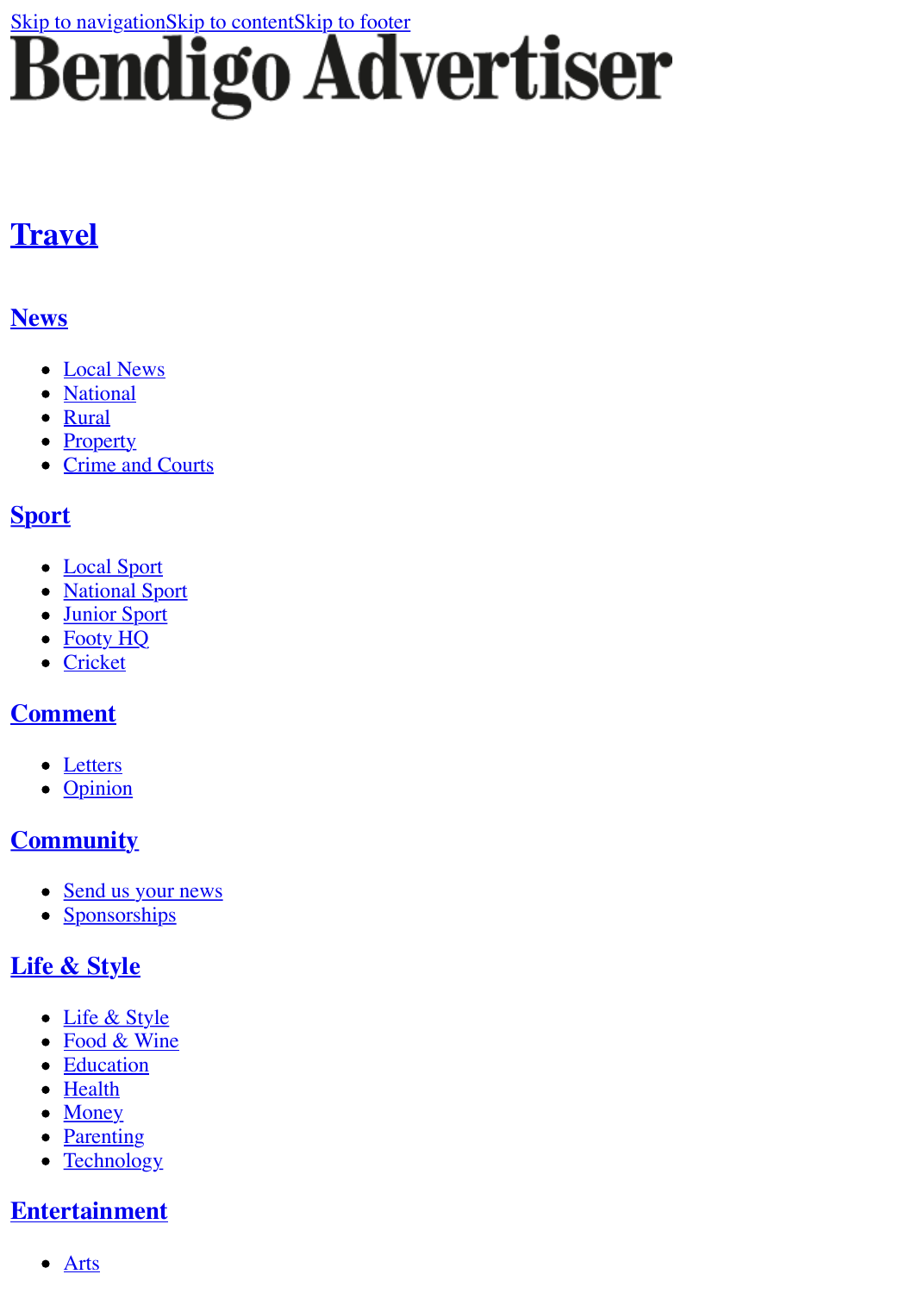- [Celebrity](http://www.bendigoadvertiser.com.au/entertainment/celebrity/)
- [Horoscopes](http://www.bendigoadvertiser.com.au/entertainment/horoscopes/)
- [TV Guide](http://www.bendigoadvertiser.com.au/entertainment/tv-guide/)  $\bullet$
- [TV & Movies](http://www.bendigoadvertiser.com.au/entertainment/tv-movies/)
- [Weekend Planner](http://www.bendigoadvertiser.com.au/entertainment/weekend-planner/)
- [Quizzes](http://www.bendigoadvertiser.com.au/entertainment/quizzes-puzzles/)

## **[Classifieds](http://www.bendigoadvertiser.com.au/classifieds/notices/)**

- [Place a Classifieds Ad](https://advertisers.com.au/?pub=BAT)
- [Tributes](http://tributes.bendigoadvertiser.com.au/obituaries/bendigoadvertiser-au/)
- [Celebrations](http://celebrations.bendigoadvertiser.com.au/celebration/bendigoadvertiser-au/)
- [Jobs](http://www.bendigoadvertiser.com.au/jobs/)
- [Cars](http://www.countrycars.com.au/)
- [Real Estate](https://www.domain.com.au/sale/bendigo-vic-3550/)
- [Find Local Products & Services](http://www.bendigoadvertiser.com.au/business/)
- [Photo Sales](http://www.bendigoadvertiser.com.au/community/photo-sales/)
- [Ag and Rural](https://www.agtrader.com.au/search/vic--northern-victoria--greater-bendigo-region?utm_source=bendigoadvertiser.com.au&utm_medium=classifieds&utm_campaign=regionals)

## **[Recommended](http://www.bendigoadvertiser.com.au/recommended/)**

- [Sponsored Content](http://www.bendigoadvertiser.com.au/sponsored-content/)
- [Special Publications](http://www.bendigoadvertiser.com.au/special-publications/)
- [Advertising Features](http://www.bendigoadvertiser.com.au/advertising-feature/)

Search Site Search the site

- **[Home](http://www.bendigoadvertiser.com.au/)**  $\bullet$
- $\bullet$
- [News](http://www.bendigoadvertiser.com.au/news/)
- [Sport](http://www.bendigoadvertiser.com.au/sport/)
- [Comment](http://www.bendigoadvertiser.com.au/comment/)
- [Community](http://www.bendigoadvertiser.com.au/community/)
- [Life & Style](http://www.bendigoadvertiser.com.au/life-style/)
- [Entertainment](http://www.bendigoadvertiser.com.au/entertainment/)
- **[Classifieds](http://www.bendigoadvertiser.com.au/classifieds/notices/)**
- [Recommended](http://www.bendigoadvertiser.com.au/recommended/)
- $\bullet$  [All](http://www.bendigoadvertiser.com.au/story/3127752/top-10-most-creative-holiday-lessons/?cs=34#)



[www.pe-academy.nl](https://googleads.g.doubleclick.net/aclk?sa=l&ai=CiAz8qz-AWoflFMSCgQe8la3QD7vshrZNtbKMurICwI23ARABINvxuVdgkayThfwXoAHr7vzTA8gBAakCHCXRiyaOtD7gAgCoAwHIA5sEqgSKAk_QRATFt26h7xBhEtRpI7NLreBONEpmiXg6gLjDHiqvqProNnOWE-PC3KwxfRty4zypqGfVlhJPX1WRFPCGYZ9GBxyj8o6scCFub3Z6vGLMw1sbUrgdjkSesV7lv1p26Q1IZRX6zHW9hCLBDw6vNpfHMV6ig_qYkLem1xLdKs7kkyrgssD28B7s2xXLkWKqPQYN18Aic773mXeUpNcqTarPQqSgVQw9E-EEi_kfNp77_Wb2NZEB6of8NYxqUoCQleY1FHb94zH3EZmr3kPbAIeEvhJtYDICuCr0jluTOBNBuSIu35Dm22ndKjwCUd38FVS02sSoSRvwO5_Z1Xq0T08S2ZEdlPPRvDya4AQBgAf9kIMsqAemvhvYBwHSCAcIgGEQARgBsQmTzuciviZmOIAKA9gTAg&num=1&sig=AOD64_12tO6RMwniPddVJWdTAs9y2eHMCQ&client=ca-pub-7888676654047393&adurl=http://www.pe-academy.nl/accountant/gratis-cursus) [Bezoeken](https://googleads.g.doubleclick.net/aclk?sa=l&ai=CiAz8qz-AWoflFMSCgQe8la3QD7vshrZNtbKMurICwI23ARABINvxuVdgkayThfwXoAHr7vzTA8gBAakCHCXRiyaOtD7gAgCoAwHIA5sEqgSKAk_QRATFt26h7xBhEtRpI7NLreBONEpmiXg6gLjDHiqvqProNnOWE-PC3KwxfRty4zypqGfVlhJPX1WRFPCGYZ9GBxyj8o6scCFub3Z6vGLMw1sbUrgdjkSesV7lv1p26Q1IZRX6zHW9hCLBDw6vNpfHMV6ig_qYkLem1xLdKs7kkyrgssD28B7s2xXLkWKqPQYN18Aic773mXeUpNcqTarPQqSgVQw9E-EEi_kfNp77_Wb2NZEB6of8NYxqUoCQleY1FHb94zH3EZmr3kPbAIeEvhJtYDICuCr0jluTOBNBuSIu35Dm22ndKjwCUd38FVS02sSoSRvwO5_Z1Xq0T08S2ZEdlPPRvDya4AQBgAf9kIMsqAemvhvYBwHSCAcIgGEQARgBsQmTzuciviZmOIAKA9gTAg&num=1&sig=AOD64_12tO6RMwniPddVJWdTAs9y2eHMCQ&client=ca-pub-7888676654047393&adurl=http://www.pe-academy.nl/accountant/gratis-cursus) [Online cursus proberen?](https://googleads.g.doubleclick.net/aclk?sa=l&ai=CiAz8qz-AWoflFMSCgQe8la3QD7vshrZNtbKMurICwI23ARABINvxuVdgkayThfwXoAHr7vzTA8gBAakCHCXRiyaOtD7gAgCoAwHIA5sEqgSKAk_QRATFt26h7xBhEtRpI7NLreBONEpmiXg6gLjDHiqvqProNnOWE-PC3KwxfRty4zypqGfVlhJPX1WRFPCGYZ9GBxyj8o6scCFub3Z6vGLMw1sbUrgdjkSesV7lv1p26Q1IZRX6zHW9hCLBDw6vNpfHMV6ig_qYkLem1xLdKs7kkyrgssD28B7s2xXLkWKqPQYN18Aic773mXeUpNcqTarPQqSgVQw9E-EEi_kfNp77_Wb2NZEB6of8NYxqUoCQleY1FHb94zH3EZmr3kPbAIeEvhJtYDICuCr0jluTOBNBuSIu35Dm22ndKjwCUd38FVS02sSoSRvwO5_Z1Xq0T08S2ZEdlPPRvDya4AQBgAf9kIMsqAemvhvYBwHSCAcIgGEQARgBsQmTzuciviZmOIAKA9gTAg&num=1&sig=AOD64_12tO6RMwniPddVJWdTAs9y2eHMCQ&client=ca-pub-7888676654047393&adurl=http://www.pe-academy.nl/accountant/gratis-cursus)

 $\mathbf Q$ 

 $\triangleright$  X

- 1. [Home](http://www.bendigoadvertiser.com.au/)
- 2. [Travel](http://www.bendigoadvertiser.com.au/life-style/travel/)

June 7 2015 - 12:15AM

## **Top 10 most creative holiday lessons**

**Michael Gebicki**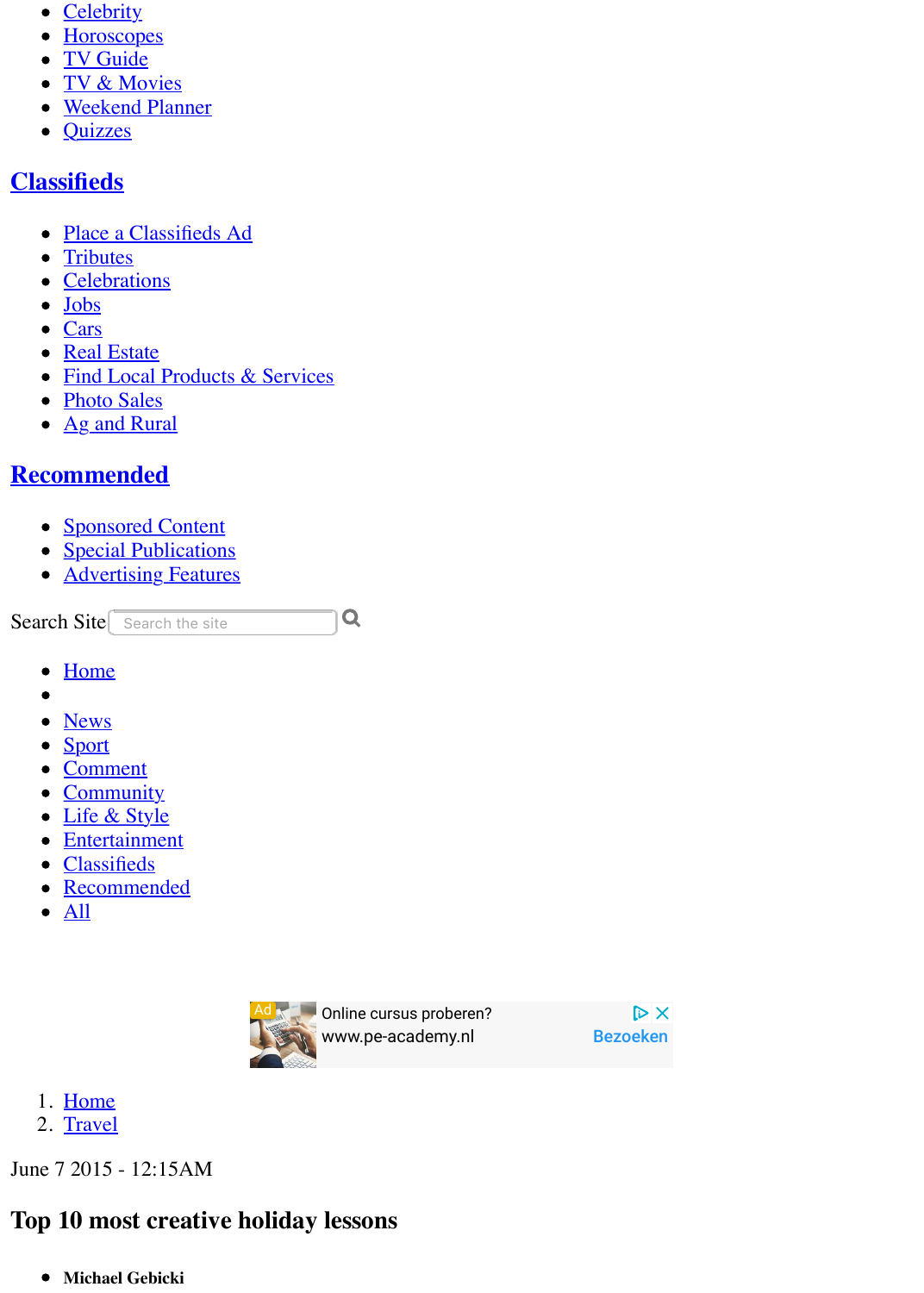#### [Travel](http://www.bendigoadvertiser.com.au/life-style/travel/)

- [SHARE](https://www.facebook.com/sharer/sharer.php?u=http://www.bendigoadvertiser.com.au/story/3127752/top-10-most-creative-holiday-lessons/?cs=5445)
- **[TWEET](http://twitter.com/share?url=http://www.bendigoadvertiser.com.au/story/3127752/top-10-most-creative-holiday-lessons/?cs=5445&text=Top%2010%20most%20creative%20holiday%20lessons&via=BgoAddy)**
- 
- 



! Flamenco classes are on offer in Granada, Spain.

Watching the world go by from a cafe table has its charm, but travel works best when it's hands-on. Here are 10 energising suggestions.

#### **1 TAIKO BEAT, JAPAN**

Taiko is to conventional drumming what piloting an F-22 Raptor is to driving. Professional taiko artist Art Lee, artistic director of Japan's Wadaiko Tokara, offers courses from just a few hours to week-long intensives, in the mountainous Shimoina District of Nagano Prefecture. They offer deep immersion in Japanese culture as well as rigorous instruction in the art of wadaiko, as the taiko drums are known in Japan.

#### *See [tokara.net.](http://tokara.net/)*

#### **2 WOK ON, BALI**

A resident of Bali for close to three decades, Janet De Neefe has planted her roots firmly in the soil of her adopted home, introducing outsiders to Balinese cuisine through her Casa Luna Cooking School. Market tours, herbs and spices, and the art of perfect rice cooking all feature. Half-day classes take place on weekdays and you can dip in and out as you wish.

#### *See [casalunabali.com.](http://casalunabali.com/)*

#### **3 SNAPPY SHOOTERS, WORLDWIDE**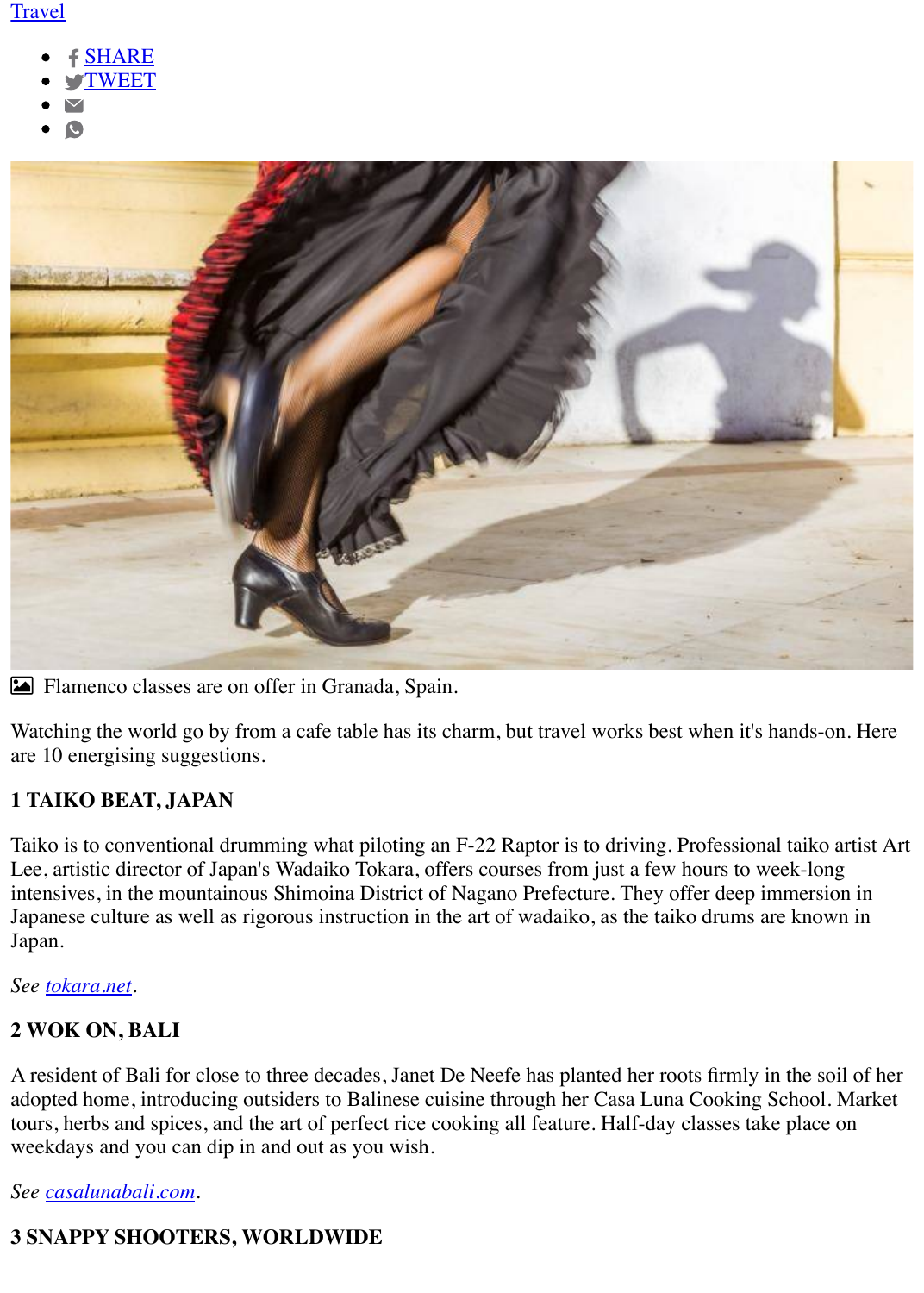*National Geographic*'s photographers are some of the legends of the business. Anyone can sign up for a photo trip with National Geographic Expeditions, which take photo enthusiasts to such exotic locations as Ethiopia, Bhutan, Costa Rica and the Galapagos, in the company of these world-class photographers.

 $\ddot{\bullet}$ 

*See [nationalgeographicexpeditions.com.](http://nationalgeographicexpeditions.com/)*

#### **4 FLAMENCO FLING, SPAIN**

At the foot of the Sierra Nevada Mountains in the city of Granada, Carmen de las Cuevas, the School of Spanish for foreigners, is dedicated to imparting all things Spanish. There's a choice of flamenco courses or Spanish language with flamenco, from one week up to three months. Dance teachers come with distinguished credentials, and classes are 12 maximum.

*See [carmencuevas.com](http://carmencuevas.com/).*

#### **5 EASEL DOES IT, ITALY**

Set on a hilltop estate just outside Orvieto, Arte Umbria's specialty is painting, drawing, sculpture and printmaking workshops. The one-week courses are aimed at all levels, and include long lunches, wine and lounging by the pool. Accommodation is in a rustic, 10-bedroom country house on the estate.

*See [arteumbria.com.](http://arteumbria.com/)*

#### **6 THE WRITE STUFF, ENGLAND**

British-based Arvon runs five-day residential writing courses in the English countryside. Tutors include celebrated names from the world of contemporary English literature, and groups are limited to 15. Choose from poetry, radio dramas, writing young adult fiction and short-story writing. Locations include West Yorkshire's Lumb Bank and The Hurst in Shropshire, former homes of Ted Hughes and John Osborne respectively.

*See [arvon.org](http://arvon.org/).*

#### **7 SKYROS WRITING, GREECE**

The Writers' Lab on the Greek Island of Skyros promises to polish those pensees into prose. Their oneweek courses are open to all, from complete beginners with writerly thought bubbles to published authors. Literary luminaries such as Margaret Drabble, Hanif Kureishi, Hilary Mantel and Alison Lurie have all graced the centre.

*See [skyros.com](http://skyros.com/).*

#### **8 TUSCAN TASTES, ITALY**

With nights in luxury Tuscan villas, plenty of wine and lots of laughs as a side serve, the cooking classes that Tuscookany have operated for more than a decade tick all the right boxes. The emphasis is on traditional Tuscan cooking, with instruction in English by local chefs. Each of the three villas teaches its own menu at the discretion of its head chef, with mastery of half a dozen different antipasti, entrees, mains and desserts as the aim.

*See [tuscookany.com.](http://tuscookany.com/)*

#### **9 SACRED SOUNDS, INDIA**

Close to the Ganges River in the holy city of Varanasi, the Academy of Indian Classical Music is a residential music school that offers tuition to Westerners in the sitar, tabla, harmonium and flute, the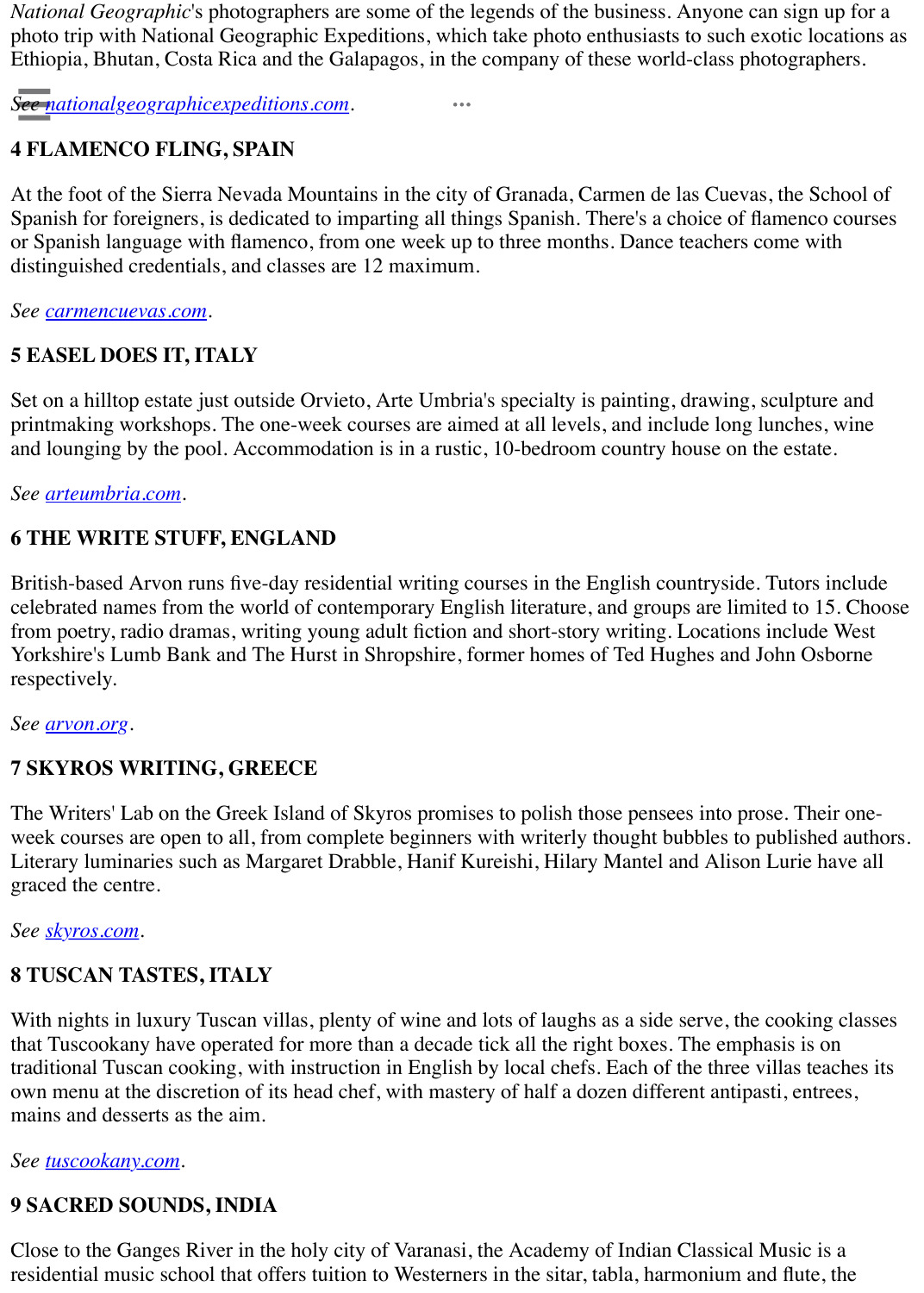anchor of Indian classical music. The particular style taught here is the Benares Gharana, which has been passed down from teacher to student over many centuries.

*See [benaresmusicacademy.com](http://benaresmusicacademy.com/).*

#### **10 SALSA SENSATION, CUBA**

Mi Salsa Cubana is a Cuban dance school that promises to put silk and spice into your parquet shuffle. While the emphasis is on salsa, students learn a variety of Latin styles including son, rueda de casino, mambo, cha cha, and rumba. Mi Salsa Cubana's two-week courses are at Havana's Hotel Kohly. Course co-ordinator Stine Ortvad is a professional dancer from Denmark who has taught salsa for two decades.

*See [misalsacubana.com.](http://misalsacubana.com./)*

*This story [Top 10 most creative holiday lessons](http://www.smh.com.au/travel/top-10-most-creative-holiday-lessons-20150601-gh6brb.html) first appeared on [The Sydney Morning Herald](http://www.smh.com.au/).*

- f **[SHARE](https://www.facebook.com/sharer/sharer.php?u=http://www.bendigoadvertiser.com.au/story/3127752/top-10-most-creative-holiday-lessons/?cs=5445)**
- **S[TWEET](http://twitter.com/share?url=http://www.bendigoadvertiser.com.au/story/3127752/top-10-most-creative-holiday-lessons/?cs=5445&text=Top%2010%20most%20creative%20holiday%20lessons&via=BgoAddy)**
- 
- 

## **RECOMMENDED**



[Crash on Calder freeway](http://www.bendigoadvertiser.com.au/story/5193603/crash-on-calder-freeway-slows-traffic-near-malmsbury/?cs=80) slows traffic near... LOCAL NEWS



Woman airlifted to [Melbourne after crash](http://www.bendigoadvertiser.com.au/story/5221198/woman-airlifted-to-melbourne-after-crash/?cs=80) LOCAL NEWS



Police find two bodies in [one day, urge people to...](http://www.bendigoadvertiser.com.au/story/5220305/police-find-two-bodies-in-one-day-urge-people-to-care-for-neighbours/?cs=7) NATIONAL NEWS



[Woman dies in crash at](http://www.bendigoadvertiser.com.au/story/5220528/woman-dies-in-crash-at-torrumbarry/?cs=80) Torrumbarry LOCAL NEWS



[More cars collide in Bendigo](http://www.bendigoadvertiser.com.au/story/5203692/more-cars-collide-in-bendigo/?cs=80)

LOCAL NEWS



Psychiatric bed shortage [leaves Bendigo man in...](http://www.bendigoadvertiser.com.au/story/5219811/psychiatric-bed-shortage-leaves-bendigo-man-in-prison-system/?cs=80) LOCAL NEWS



thought... LIFE & STYLE [MP questions wire barrier's](http://www.bendigoadvertiser.com.au/story/5217812/mp-questions-wire-barriers-role-in-fatal-calder-crash/?cs=80)



role in fatal Calder...

[When Danielle heard she](http://www.bendigoadvertiser.com.au/story/5215875/when-danielle-heard-she-may-die-soon-she-thought-of-her-daughter/)

may die soon, she

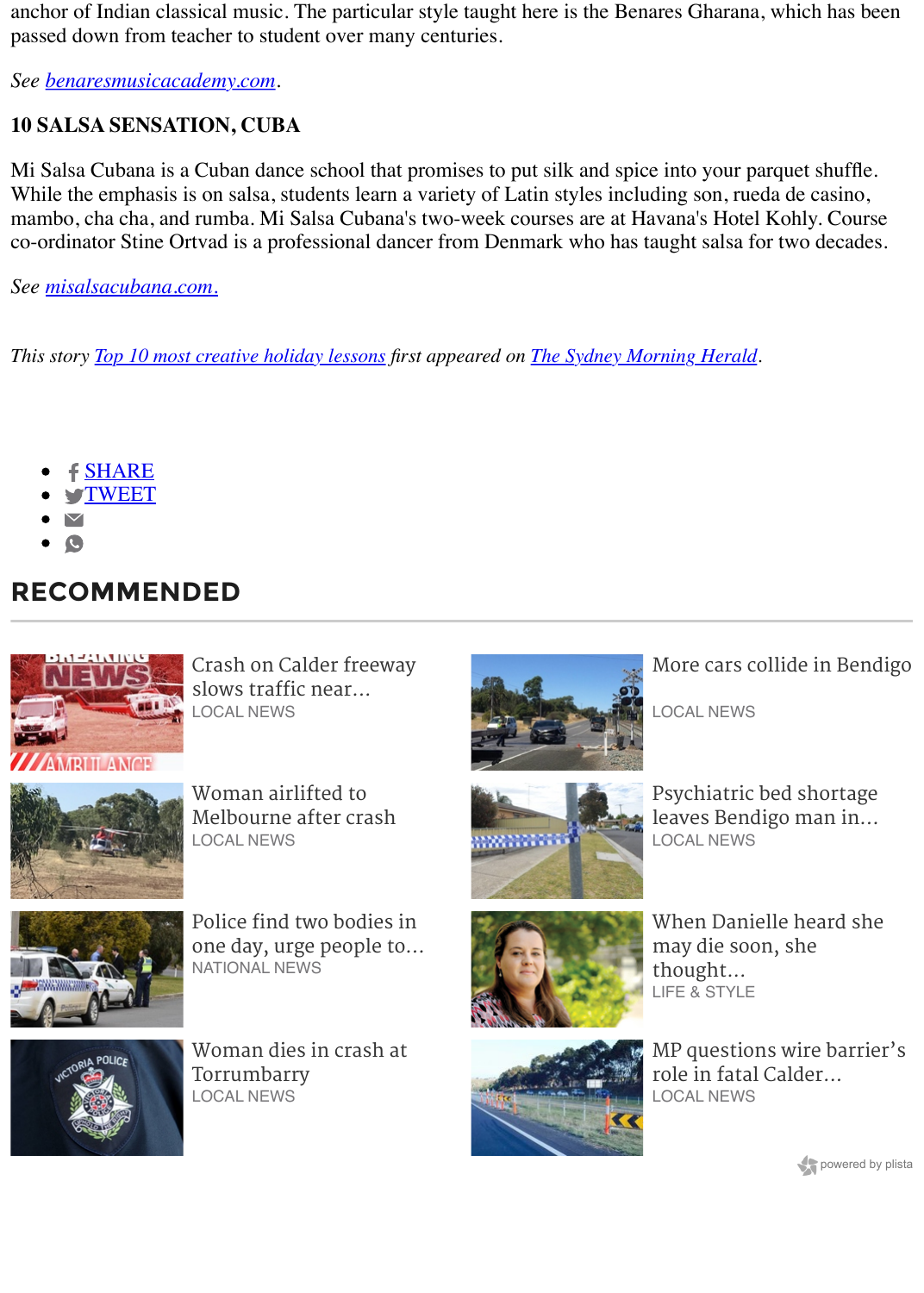## **Local Business [View](http://www.bendigoadvertiser.com.au/business/)**



**Lisa Chesters MP**

Federal Member for Bendigo



**Holloway Air & Plumbing**

Your Heating, Cooling and Hot Water Special



**[List Your Business](http://www.bendigoadvertiser.com.au/advertise/)** 

## **Local News**

- 1. **[Beehive building development imminent | Photos](http://www.bendigoadvertiser.com.au/story/5219930/beehive-building-development-imminent-photos/?cs=80)**
- 2. **[Herbert finishes third in World Super 6 tournament in Perth](http://www.bendigoadvertiser.com.au/story/5221288/herbert-finishes-third-in-world-super-6-tournament-in-perth/?cs=80)**
- 3. **[Grimes backs big encore from Tigers team-mate Dustin Martin](http://www.bendigoadvertiser.com.au/story/5221243/grimes-backs-big-encore-from-tigers-team-mate-dustin-martin/?cs=80)**
- 4. **[Woman airlifted to Melbourne after crash](http://www.bendigoadvertiser.com.au/story/5221198/woman-airlifted-to-melbourne-after-crash/?cs=80)**
- 5. **[Sun Loong wows a Melbourne crowd | Photos, video](http://www.bendigoadvertiser.com.au/story/5220701/sun-loong-wows-a-melbourne-crowd-photos-video/?cs=80)**
- 6. **[Alex Gorrie cracks first Maiden Gully century of the season](http://www.bendigoadvertiser.com.au/story/5220783/alex-gorrie-cracks-first-maiden-gully-century-of-the-season/?cs=80)**

## <u>Bendigo Advertiser</u>

- 
- 
- 
- 

**Fairfax Regional Media**